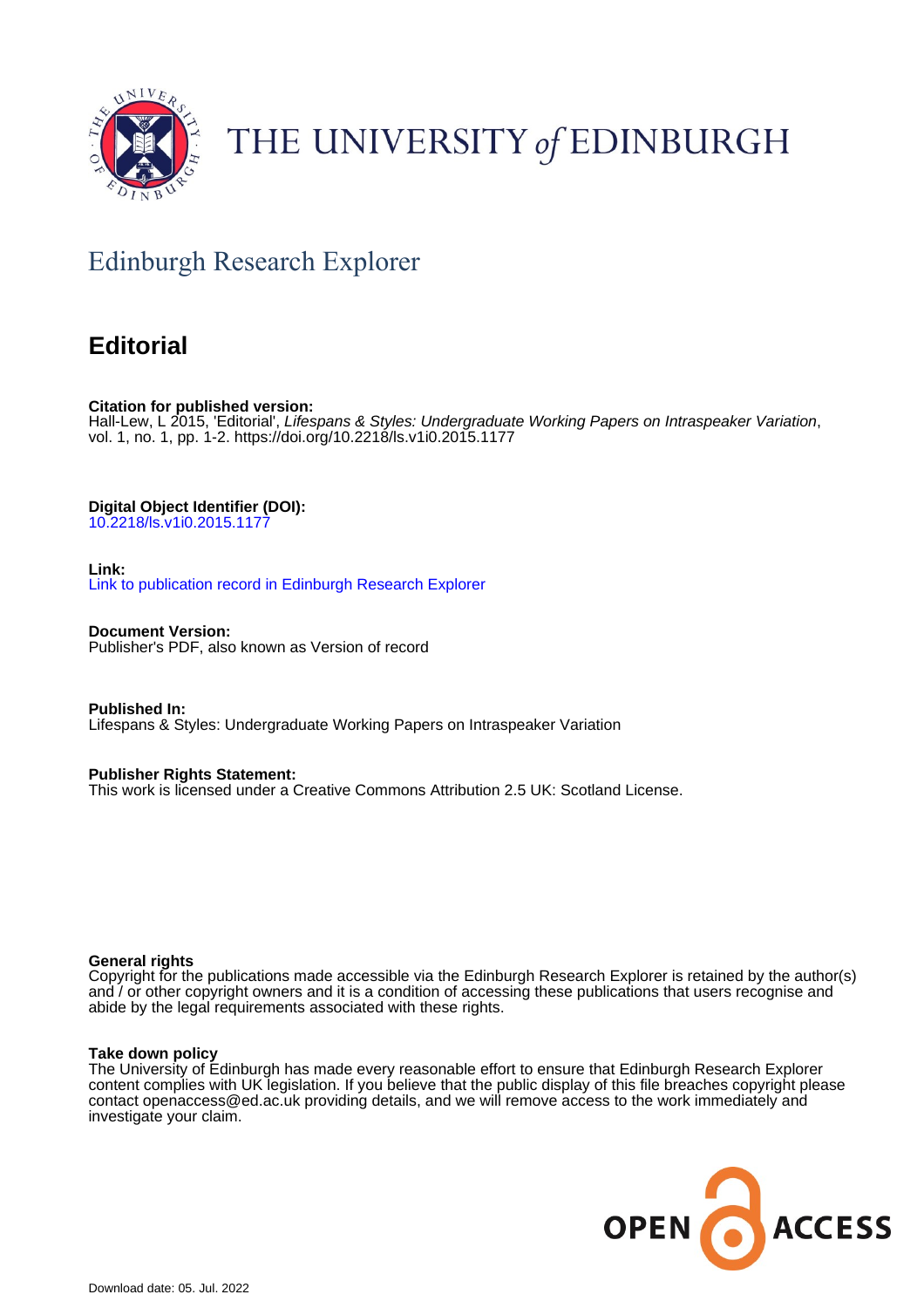

Volume 1

2015

### Editorial

Lauren Hall-Lew Lauren.Hall-Lew@ed.ac.uk

ISSN: 20571720 doi: 10.2218/ls.v1i0.2015.1177

This paper is available at:<http://journals.ed.ac.uk/lifespansstyles> Hosted by The University of Edinburgh Journal Hosting Service:<http://journals.ed.ac.uk/>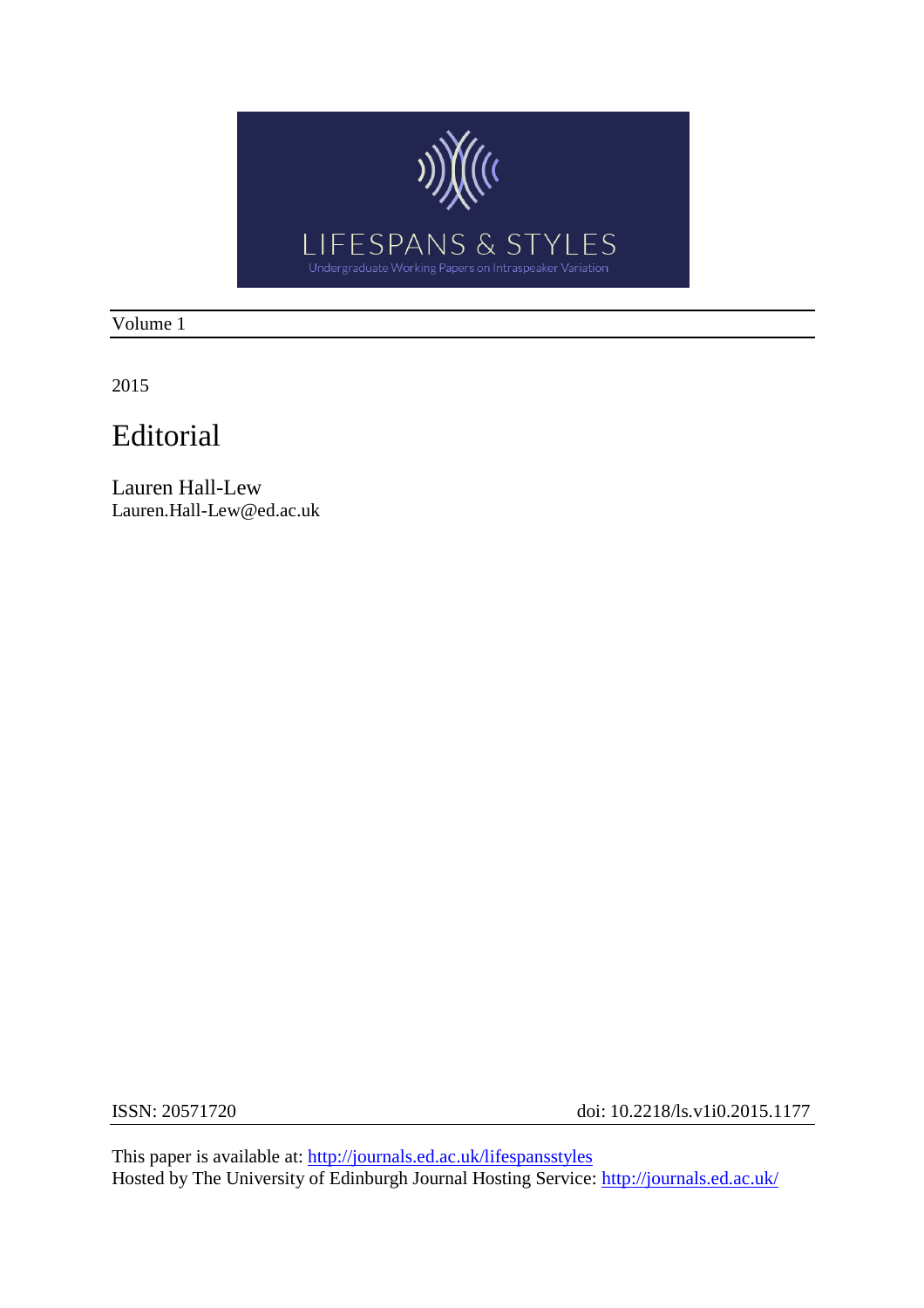#### **Editorial**

#### Lauren Hall-Lew

This is the first volume of *Lifespans & Styles: Undergraduate Working Papers on Intraspeaker Variation*. The journal was inspired by the fact that, while many undergraduates produce exceptional scholarship, most do not get an opportunity to share their work with the wider academic community. Some may go on to postgraduate study in the same field of study as their undergraduate degree, but most will not continue in academia, or if they do, they will often change subfield. Meanwhile, the research they produce for a class, a dissertation, or a thesis will end up in a university library archive or, much more likely, buried in the folders of their personal computer. It is my belief that this is a disservice to both the student and the academic community at large. This journal was founded in the spirit of giving excellent undergraduate work the exposure and longevity that it deserves.

In the 2011–2012 academic year I began an Honours seminar on intraspeaker sociolinguistic variation, which has so far run four times. 'Honours' at my university refers to all students in the final two years of a four year undergraduate degree. Based on the pedagogical principle that students learn by 'doing', and that researchbased teaching is the most appropriate model for advanced students, this seminar was designed around a student-led research project. Because of the constraints on time and resources, the seminar focuses on withinspeaker variation rather than between-speaker variation. The project calls for small groups or individual students to choose a single speaker and obtain recordings of that speaker in at least two different social contexts. Students read and design their projects based on model papers of this kind of study, such as those in the reference list below. This kind of course is not unique in either structure or topic (Gillian Sankoff famously ran a similar one for years at the University of Pennsylvania; Laurel MacKenzie is currently running one at the University of Manchester), and so my hope is that this journal will serve as a bridge between like-minded students at different institutions.

By the end of my first semester teaching this course it was clear that the work being produced by the best students was of professional quality, a level of excellence that I would expect to see appear, for example, at conferences like *NWAV*, *UKLVC*, or *ICLaVE.* It therefore seemed a shame that other scholars were not afforded the opportunity to hear about the same interesting results that I was getting to hear about as the course instructor. Since most of these students were not able to attend professional conferences, an online, open access journal seemed like the best way to communicate their work more widely.

This first volume includes four papers: Dickson and Turner were fourth year students in 2013; Geere, Everett, and MacLeod were fourth year students in 2012; Shaw and Crocker were fourth year students in 2011; and Ringrose was a third year student in 2013. Despite the very narrow topical focus of this journal, these four papers span a wide range of material, both in terms of the speakers they analyse (Graham Norton, Stephen Fry, Scarlett Johansson, and a personal acquaintance) and also with respect to the stylistic contrast they test (referee design; speaker design and attention paid to speech; character acting; pet-directed speech) and the linguistic variables they test (various segmental and suprasegmental phonetic features). At the same time, these are only four of the dozens of papers produced in the past few years; they provide a respectable foundation to this journal as well as an exciting glimpse of what is to come in future volumes.

This volume would not have been possible without the help of my two volunteer Editorial Board members, Victoria Dickson (Class of '14) and Francesca Shaw (Class of '12). I'd like to thank all four first authors who contributed to this volume, each of whom participated in the peer-review process. I am very grateful to our copyeditor, Dr Marion Nao of *Consulting Nao*, and to the financial support from the *PPLS Teaching and Learning Initiative Fund 2014*, which made it possible to employ her. I am further grateful to Angela Laurins, Library Learning Services Manager, who introduced me to the Open Journals platform and got the journal set up and running smoothly.

It is my sincere hope that future volumes of this journal will include contributions from students from institutions other than Edinburgh, so that this journal will be able to bring together work from an international community of undergraduate students. Anyone is welcome to submit a paper on the topic of intraspeaker variation if the work was conducted when the author was an undergraduate, and if the instructor's input has only been at the level of assessment or supervision.

I am extremely proud of the contributors who are part of this first volume of *Lifespans & Styles.* I hope you enjoy it.

> Lauren Hall-Lew *Editor*